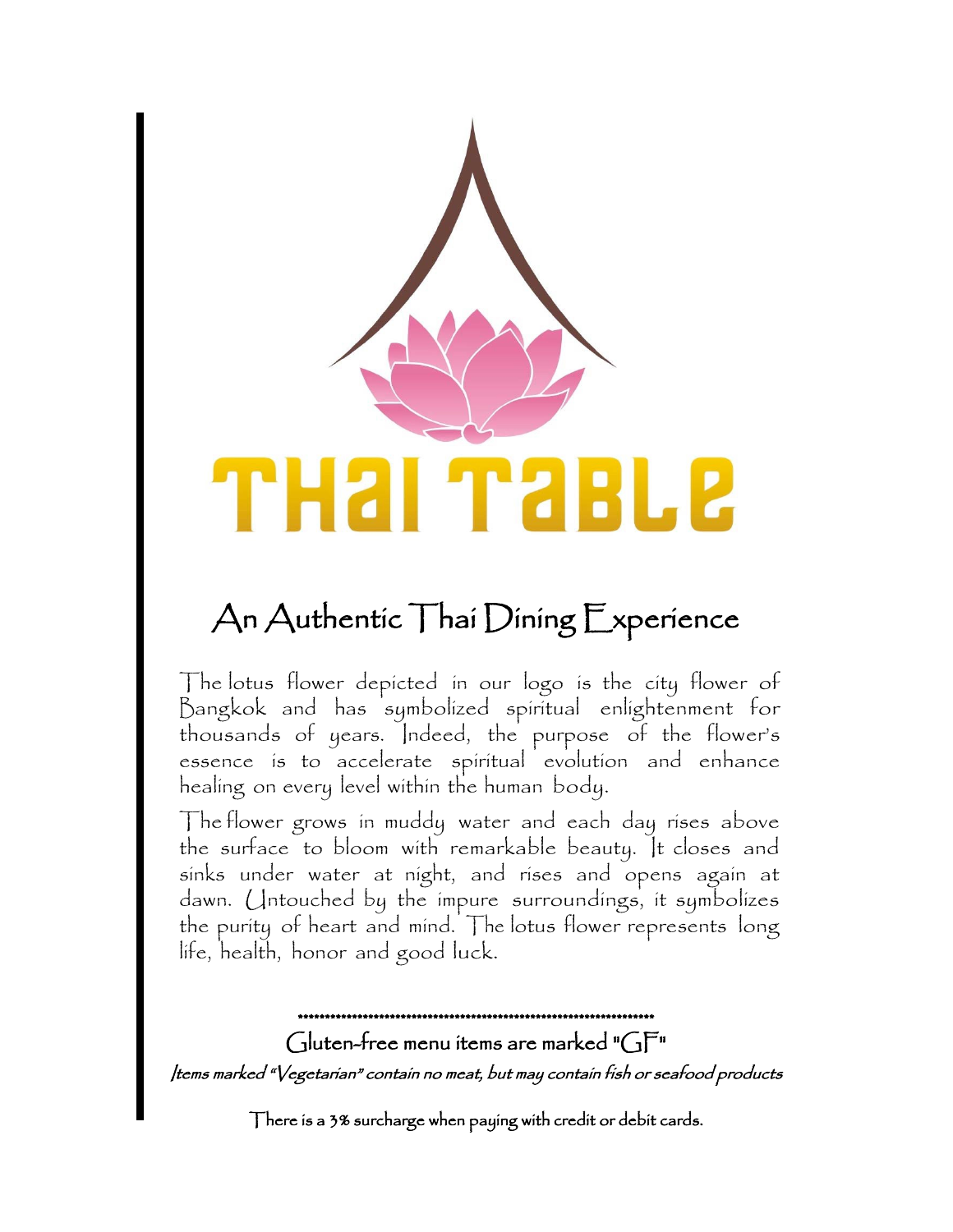

Calamari rings in a light tempura batter, served with sweet chili sauce.

GF 13. Crispy Sweet Beef Seasoned strips of beef deep-fried and served with sticky rice. 8.99

# SPICE LEVELS: None (0), Mild (1), Med (3), Hot (5), or Thai Hot



# | APPETIZERS | GF = Gluten-Free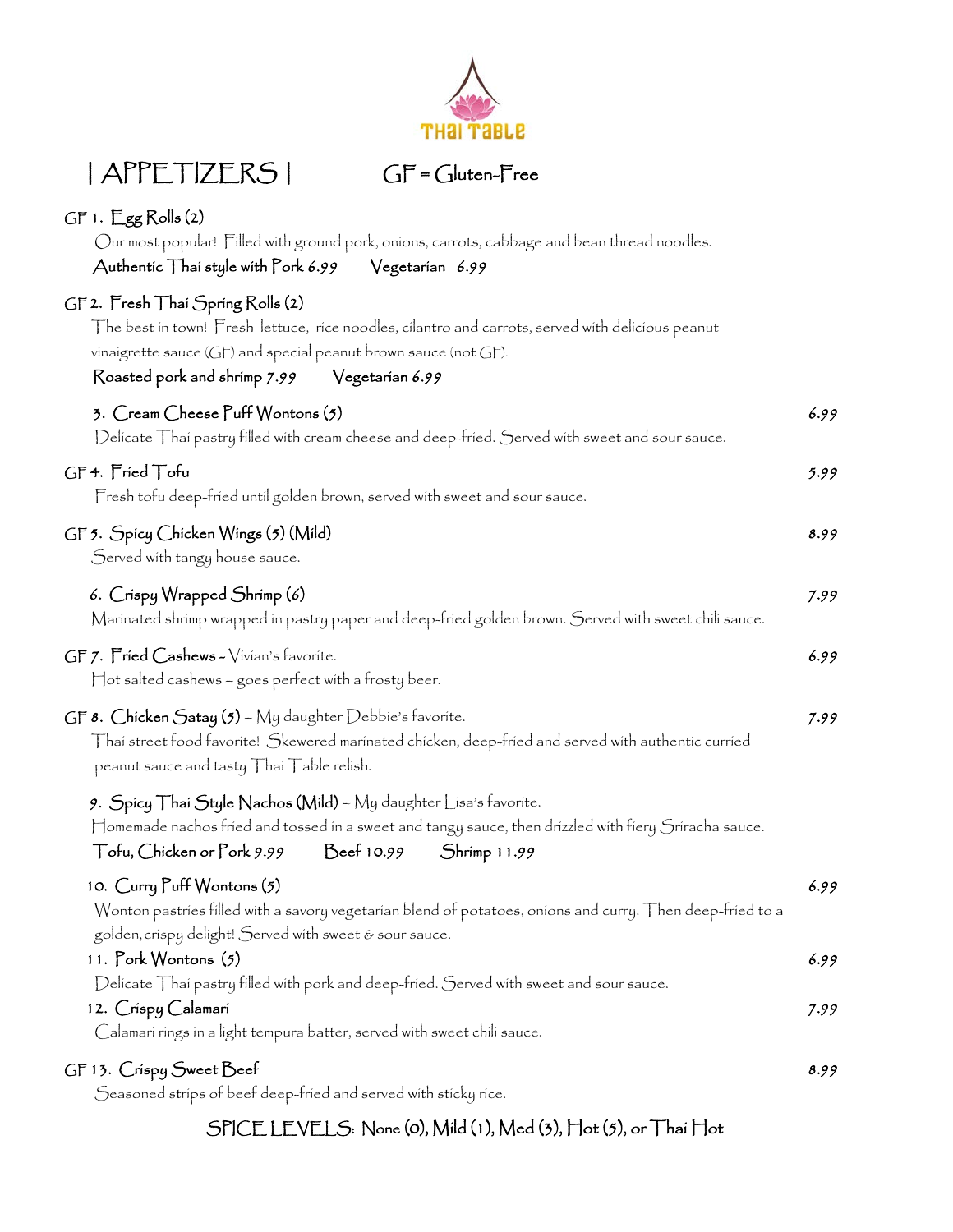| GF 14. Som Tom - Green Papaya Salad (Mild)<br>A must try! A popular northeastern Thai dish featuring fresh green papaya, tomatoes, carrots and spices.                                                                                                                                                               | 8.99  |
|----------------------------------------------------------------------------------------------------------------------------------------------------------------------------------------------------------------------------------------------------------------------------------------------------------------------|-------|
| GF 15. Laab  saan ~ Good Luck Salad (Medium)<br>Another northeastern Thailand favorite. Your choice of meat blended with lime juice, cilantro, fish sauce,<br>ground red pepper, roasted rice, mint and shallots. Served with sticky rice and lettuce.<br>Tofu, Mock Duck (not GF), Chicken or Pork 12.99 Beef 13.99 |       |
| GF 16a. Crispy Catfish Salad (Medium)<br>Catfísh, cashews, and oníons with a tangy sweet citrus dressing on a bed of lettuce with assorted veggies.                                                                                                                                                                  | 14.99 |
| GF 16b. Yum Tang Gwa - Cucumber Salad<br>A sweet and tangy cold cucumber salad with onion, egg, peanuts, Thai herbs and lettuce.                                                                                                                                                                                     | 8.99  |
| ISOUPSI<br>$GF = Gluten-Free$                                                                                                                                                                                                                                                                                        |       |
| GF 17. Egg Drop Soup                                                                                                                                                                                                                                                                                                 | 4.99  |
| GF 18. Pho' (Beef Noodle Soup)<br>$\sqcap$ earty meal of rice stick noodles, sliced tender beef, $\sqcap$ hai style meatballs, mint leaves and fried garlic.                                                                                                                                                         | 13.99 |
| 19. Wonton Soup                                                                                                                                                                                                                                                                                                      |       |

Delicious soup with your choice of: Mock Duck or Pork 6.99

#### GF 20. Khao Tom - Rice Soup

 Healthy clear broth soup with jasmine rice, cilantro, celery, garlic, pepper and ginger. Your choice of: Tofu, Chicken or Pork 6.99 Shrimp 7.99

#### GF 21. Tom Yum (Medium )

 The national soup of Thailand – tangy and delicious! Flavored with lemon grass, mushrooms, lime juice, tomato, onions, Thai herbs, chili paste, cilantro and fresh ginger. Served with rice and your choice of:

Vegetarian 10.99 Tofu, Mock Duck (not GF), Chicken or Pork 13.99 Fish or Shrimp 15.99

#### GF 22. Tom Kha (Mild)

 Simmered in coconut milk, lemon grass, straw mushrooms, lime juice, tomato, onions, Thai herbs, cilantro and fresh ginger. Served with rice and your choice of:

#### Vegetarian 11.99 Tofu, Mock Duck (not GF), Chicken or Pork 14.99 Fish or Shrimp 16.99

#### GF 23. Potack - Seafood Soup (Medium)

 Everyone's favorite seafood soup! Shrimp, scallops, calamari, fish, straw mushrooms, lemon grass and Thai herbs simmered in a savory broth with sweet Thai basil. Served with steamed white rice.

# Gluten Free choices are marked "GF"

Items marked "Vegetarian" contain no meat, but may contain fish or seafood products



# | SALADS | GF = Gluten-Free

16.99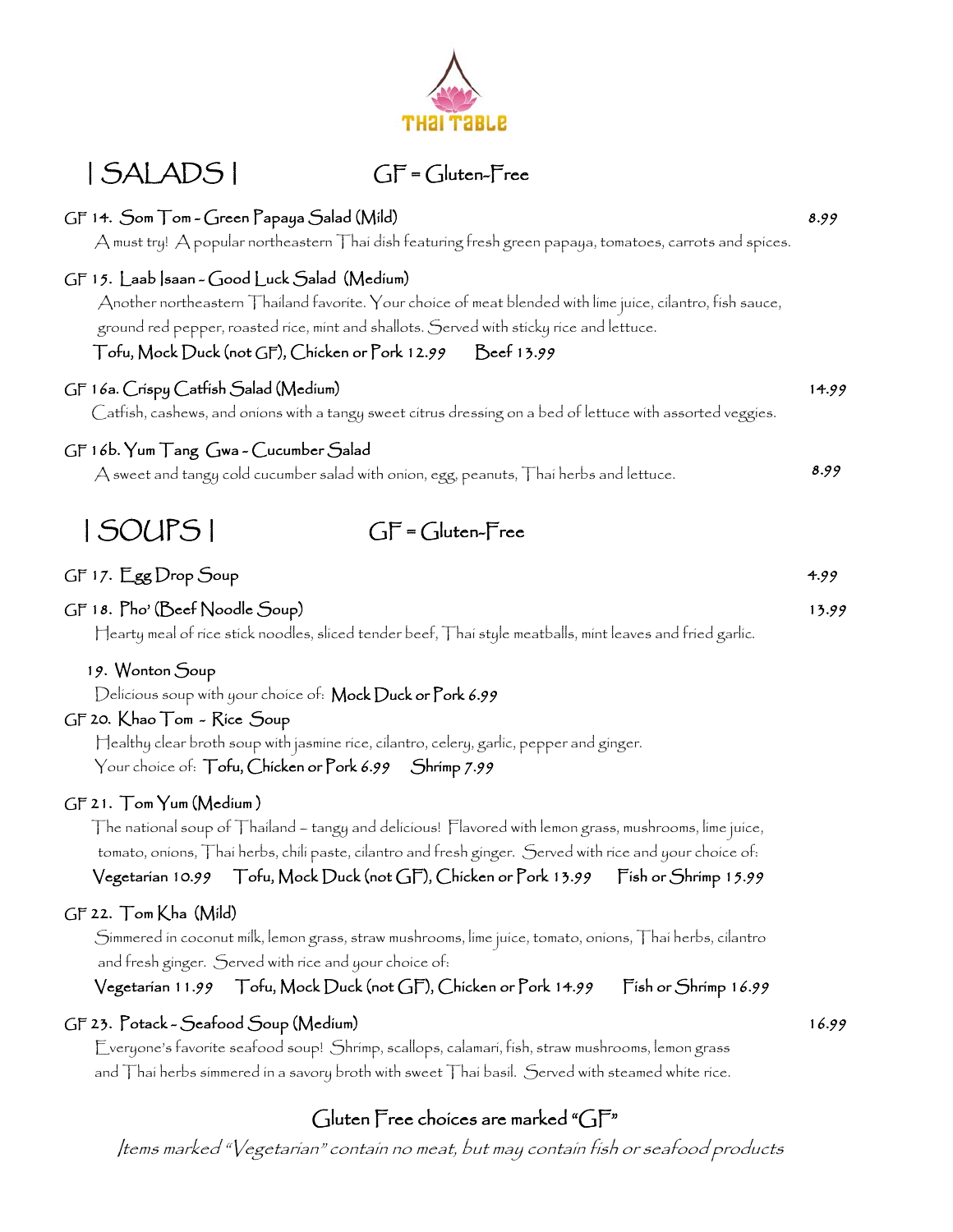

# | WOK 1| GF = Gluten-Free

 Wok items 24-35 served with white rice (except #24) and your choice of: Vegetarian 9.99 Tofu, Mock Duck (not GF), Chicken or Pork 12.99 Beef 13.99 Shrimp 14.99 Scallops 15.99

# 24. Pad Mee Luang - Lo Mein

Egg noodles, carrots, onions, broccoli, fresh pea pods, garlic, mushrooms, bean sprouts and cabbage.

### 25. Stir-fried Cashew Delight (Medium )

Crunchy cashews combined with whole Thai chilies, mushrooms, onions and water chestnuts.

#### 26. Stir-fried Fresh Ginger

Shredded fresh young ginger, carrots, onions and mushrooms.

# 27. Stir-fried Baby Corn & Pea Pods

A combination of baby corn, carrots, mushrooms, onions and crisp pea pods.

### GF 28. Stir-fried Green Beans (Medium)

For green bean lovers who also love onions, carrots and spice!

### 29. Stir-fried Green Chilies & Fresh Sweet Basil (Medium)

Jalapeno peppers, sweet Thai basil, onions, mushrooms and bell peppers make this a winner!

### 30. Stir-fried Garlic & Crushed Black Pepper

This is classic Thai food. Served on a bed of lettuce with tomatoes and cucumber.

#### 31. Stir-fried Asparagus (Seasonal)

Asparagus, carrots and onions make this ideal for vegetarians.

#### 32. Pad Prig Bai Kra Prao (Medium)

Hot chili pepper, bell peppers, onions, mushrooms and sweet Thai basil.

### 33. Sweet and Sour (Thai Style - No Breading on Your Choice of Meat)

 A tantalizing blend of tomatoes, bell peppers, onions, sweet pineapple, cucumbers and carrots. Finished with sweet and sour sauce.

#### 34. Broccoli and Pea Pods

Fresh American broccoli, pea pods, onions and garlic.

#### 35. Kung Pao (Medium)

Celery, carrots, onions and peanuts mixed with a spicy sauce.

# SPICE LEVELS: None (0), Mild (1), Med (3), Hot (5), or Thai Hot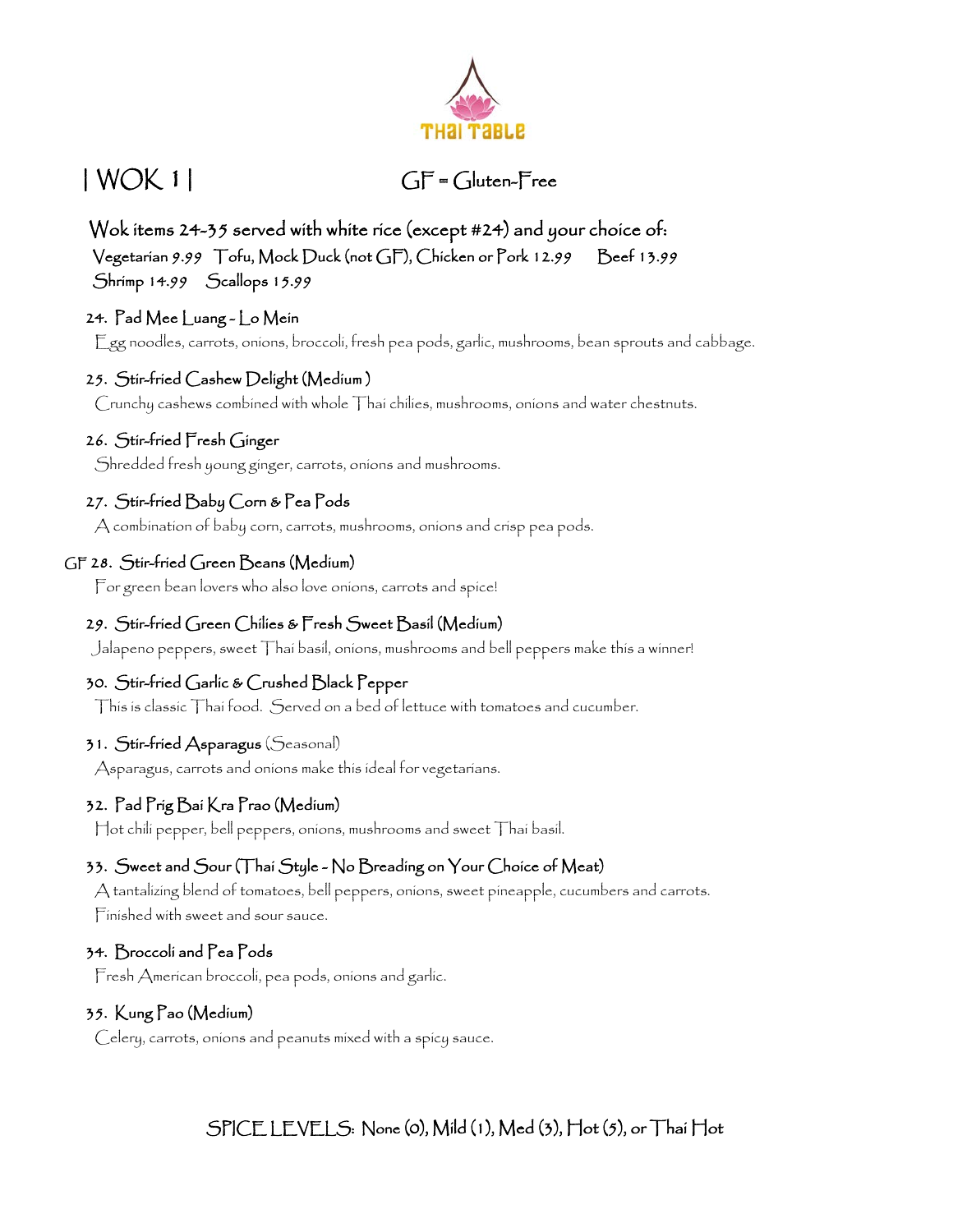

## Gluten Free choices are marked "GF"

Items marked "Vegetarian" contain no meat, but may contain fish or seafood products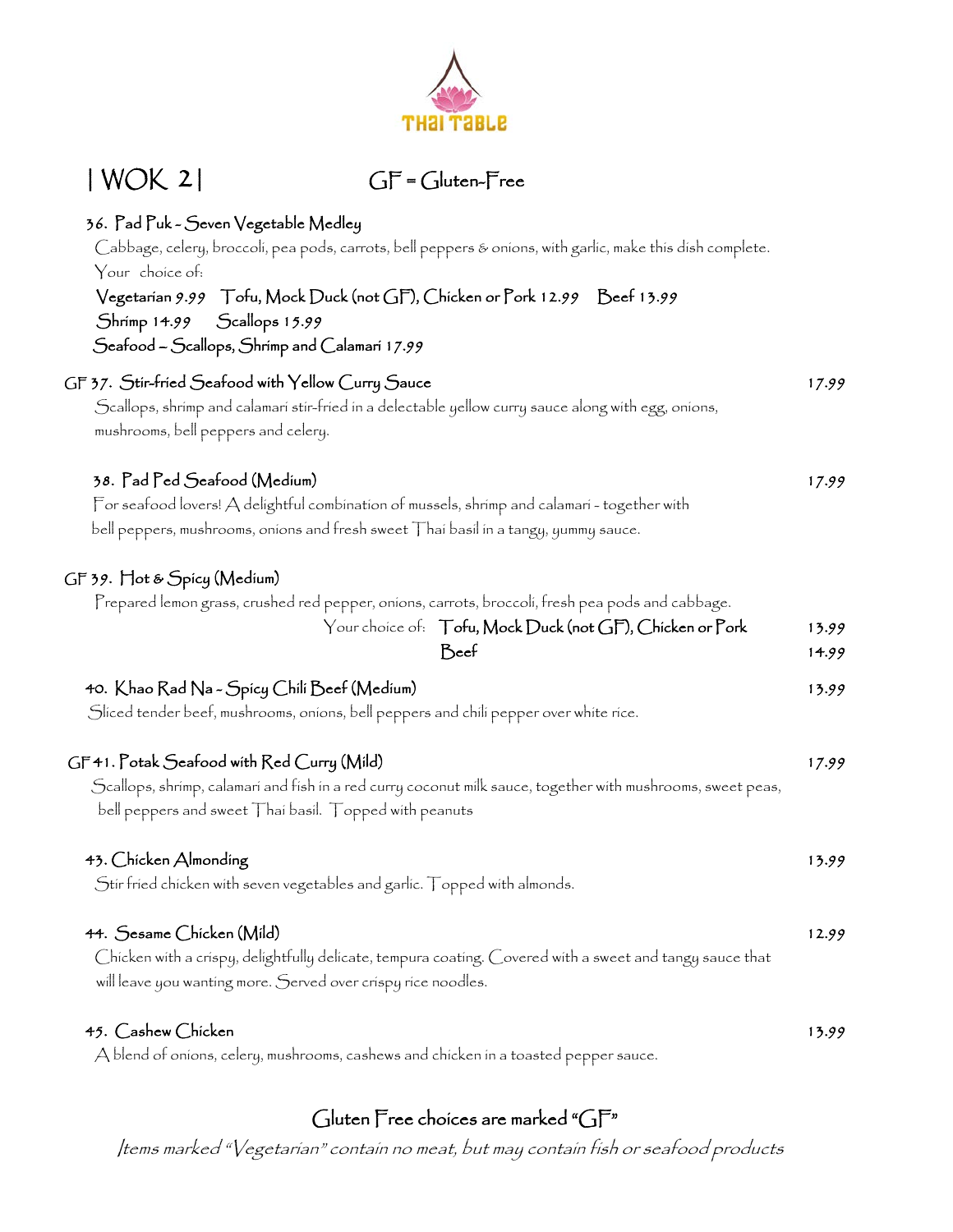

# | CURRIES | GF =Gluten-Free | NOODLES | GF =Gluten-Free

All curries are mild & served with your choice of: Vegetarian 10.99 Tofu, Mock Duck (not GF), Chicken or Pork 13.99 Beef 14.99 Fish or Shrimp 15.99 Scallops 16.99

#### GF 46. Sweet Green Curry

 Green curry simmered in coconut milk with Thai eggplant, bamboo shoots, sweet peas, bell peppers and sweet Thai basil.

#### GF 47. Red Curry

 Red curry simmered in coconut milk with bamboo shoots, bell peppers, and sweet Thai basil.

#### GF 48. Panang Curry

 Red and green bell peppers, Thai eggplant and peas in Panang coconut curry with sweet Thai Basil.

#### GF 49. Massaman Curry – My favorite!

 Potatoes, tomatoes, onions and peanuts simmered in Massaman coconut curry make up this hearty dish.

#### GF 50. Pineapple Curry

Red curry with golden pineapple and bell peppers.

#### GF 51. Rama Spinach Curry

 Sure to become your favorite. Red curry with mild roasted peanut sauce served over steamed spinach and bean sprouts.

#### GF 52. Kabocha Squash Red Curry

 Kabocha squash (fak tong), red and green bell peppers with sweet Thai basil in red curry.

#### GF 53. Yellow Curry

 A rich yellow coconut curry sauce with sweet potatoes and onions.

 Noodle dishes served with your choice of: Vegetarian 9.99 Tofu, Mock Duck (not GF), Chicken or Pork 12.99 Beef 13.99 Shrimp 14.99 Scallops 15.99

#### GF 54. Pad Thai

 Our most popular item! Rice noodles stir fried with eggs, bean sprouts, green onions and our addictive sauce. Topped with peanuts. Yum….

#### 55. Drunken Noodles (Medium)

 A traditional Thai dish with wide rice noodles, eggs, broccoli, bell peppers, onion and sweet Thai basil.

#### 56. Pad See Yew

 Wide rice noodles served with broccoli, onions, carrots and eggs.

#### 57. Rad Na

 Wide rice noodles served with broccoli, carrots and savory gravy.

#### 58. Stir Fried Sukiyaki Noodles (Medium)

 Silver thread noodles in a spicy Sukiyaki sauce with eggs, white button mushrooms, and green veggies.

#### 59. Soft Rice Noodles

 Soft rice noodles, lettuce, cucumbers, cilantro and bean sprouts, topped with shredded carrots and roasted peanuts.

 Your choice of: Vegetarian 9.99 Tofu, Chicken or Pork 12.99 Egg Roll 12.99 Beef 13.99

SPICE LEVELS: None (0), Mild (1), Med (3), Hot (5), or Thai Hot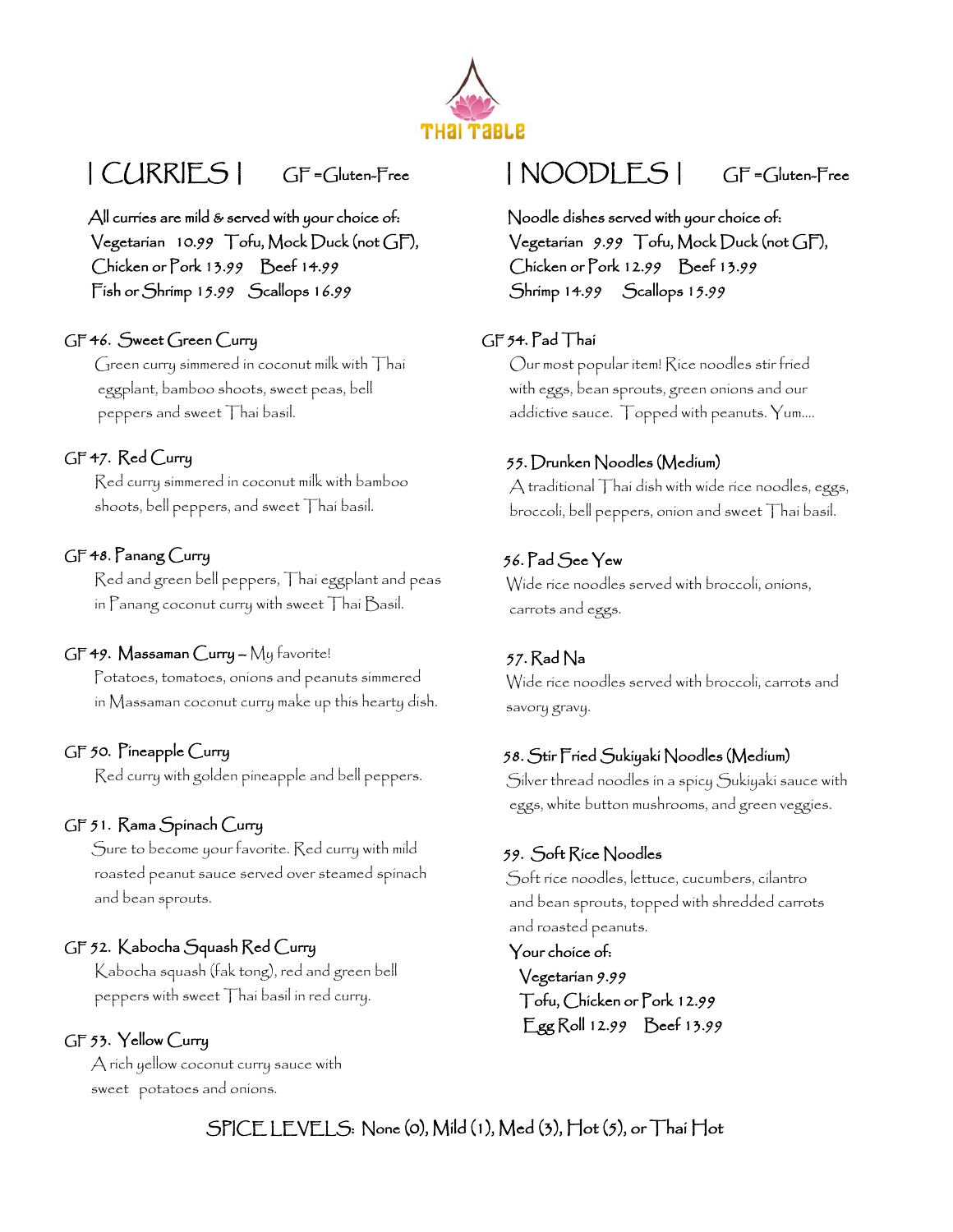

# | FRIED RICE |

All fried rice served with cucumber slices and your choice of: Vegetarian 9.99 Tofu, Mock Duck, Chicken or Pork 12.99 Beef 13.99 Shrimp 14.99 Scallops 15.99

 60. Thai Fried Rice A classic combination of eggs, onions, sweet peas and carrots.

### 61. Curry Fried Rice

Rice combined with eggs, onions, sweet peas, carrots, and mild yellow curry.

### 62. Sweet Pineapple Fried Rice

Juicy pineapple chunks combined with raisins, cashews, eggs and rice.

### 63. Sweet Basil Fried Rice

Thai fried rice with the addition of sweet Thai basil.

#### 64. Chili Tamarind Fried Rice

A unique flavor of chili peppers, eggs and tamarind make this a winner!

# 65. Spicy Fried Rice (Medium )

 A delicious combination of eggs, onions, sweet peas, carrots, Thai chili sauce, bean sprouts and sweet Thai basil.

# | COMBINATION SPECIALS |

# All combinations served with Thai fried rice and one egg roll. 12.99 Your choice of:

- 66. Chicken Almonding
- 67. Sweet and Sour Chicken
- 68. Chicken Pad Puk
- 69. Sesame Chicken (Mild)
- 70. Beef Broccoli and Pea Pods
- 71. Veggie Pad Puk with Veggie Egg Roll 181101

# Gluten Free choices are marked "GF"

Items marked "Vegetarian" contain no meat, but may contain fish or seafood products